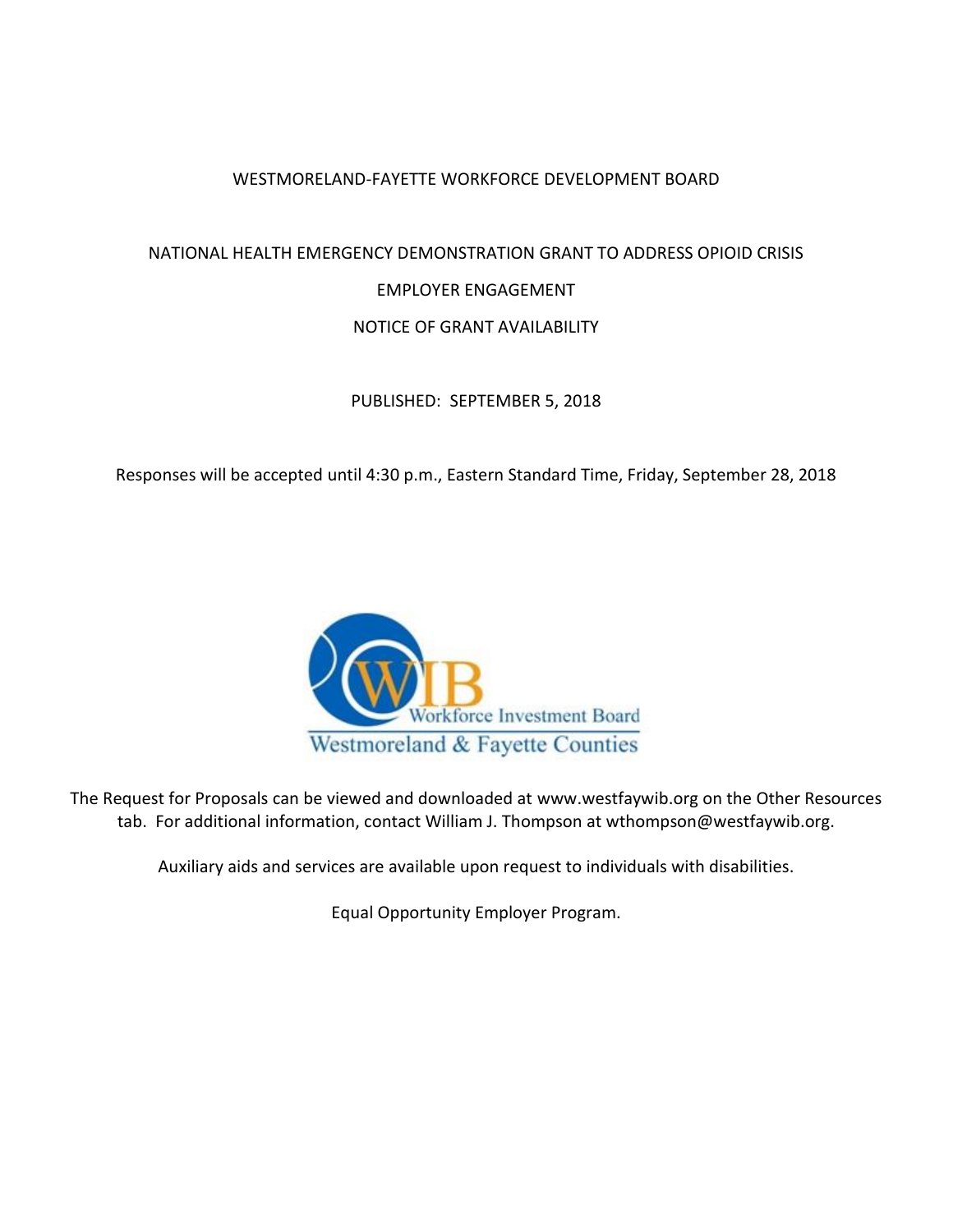Table of Contents

- SECTION 1 STATEMENT OF PURPOSE
- SECTION 2 AWARD INFORMATION
- SECTION 3 ELIGILITY INFORMATION
- SECTION 4 BACKGROUND / SCOPE OF SERVICES
- SECTION 5 APPLICATION & SUBMISSION INFORMATION
- SECTION 6 EVALUATION CRITERIA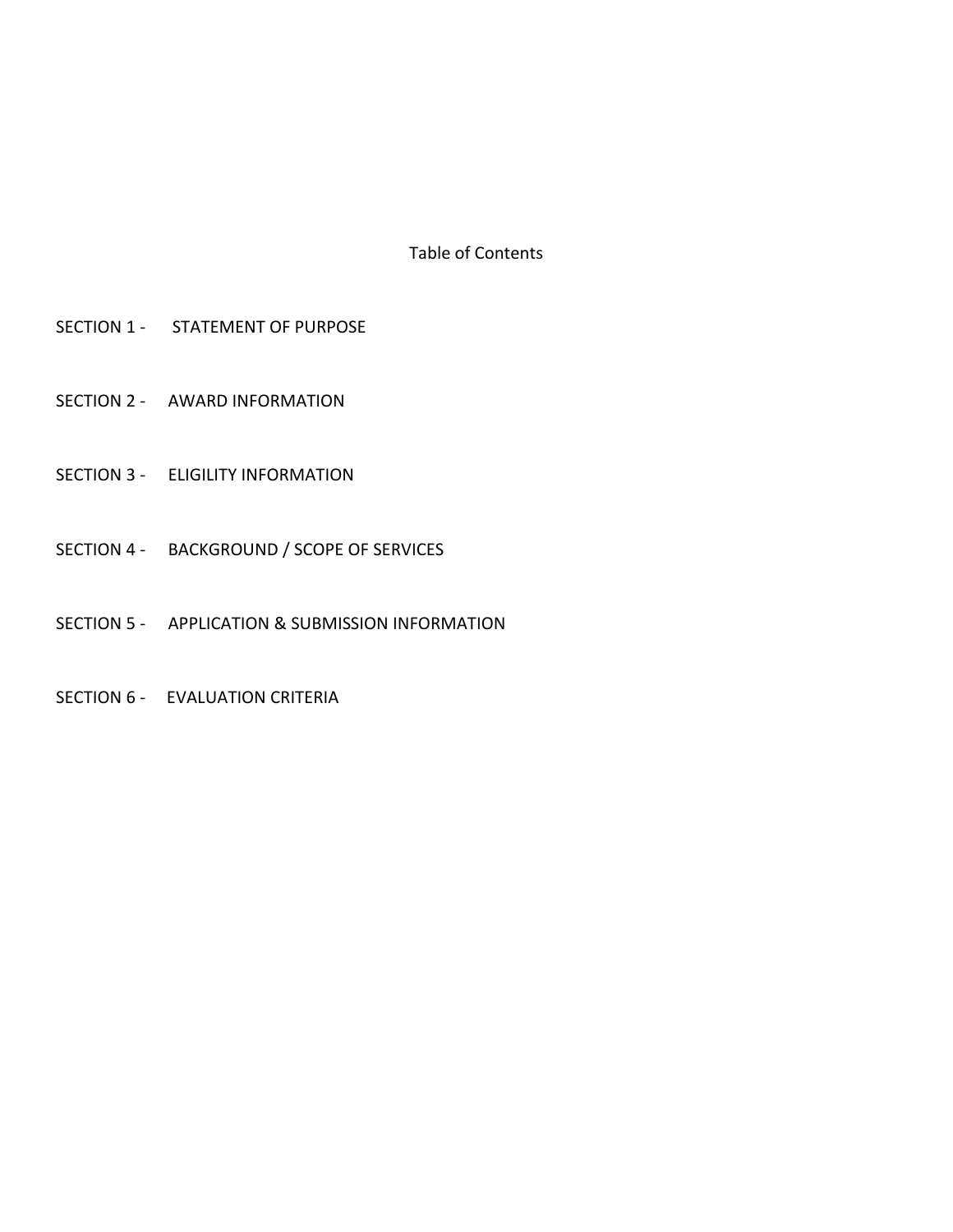### **SECTION 1 – PURPOSE OF RFP**

Westmoreland-Fayette Workforce Development Board is issuing this Request for Proposals for the National Health Emergency Demonstration Grant to address the opioid crisis. The project will begin as early as October 2018 and must be completed by June 30, 2020.

#### **SECTION 2 – AWARD INFORMATION**

Application Deadline: Friday, September 28, 2018 by 4:30 p.m. Eastern Standard Time.

Estimated Funding: Approximately \$85,000 is available.

Reporting: The successful provider will submit to the Westmoreland-Fayette Workforce Development Board the names of companies, their representative who has participated in employer engagement. The provider will complete satisfaction surveys and compile results to be submitted to the WDB.

Period of Performance: An on-going outreach to employers in Westmoreland and Fayette County. Workers directly or indirectly affected by the opioid crisis will be matched with available job openings with local employers. Grant activities will be completed by June 30, 2020.

#### **SECTION 3 - ELIGIBILITY INFORMATION**

Eligible organizations include:

Applicant can be:

Private-for-Profit Chamber of Commerce Community-based organizations Trade associations; and Economic development entities

The applicant must be capable of bringing together business, education, workforce and provider partners to achieve the overall project goals.

#### **SECTION 4 – BACKGROUND/SCOPE OF SERVICES**

Background/Scope of Services

The Westmoreland-Fayette WDB is seeking a provider to deliver information on effective partnerships with local employers.

The employer partnerships are critical to help employers retain good employees and connect business and workers directly or indirectly affected by the opioid crisis. The provider supports the employer to continue involvement in the partnership.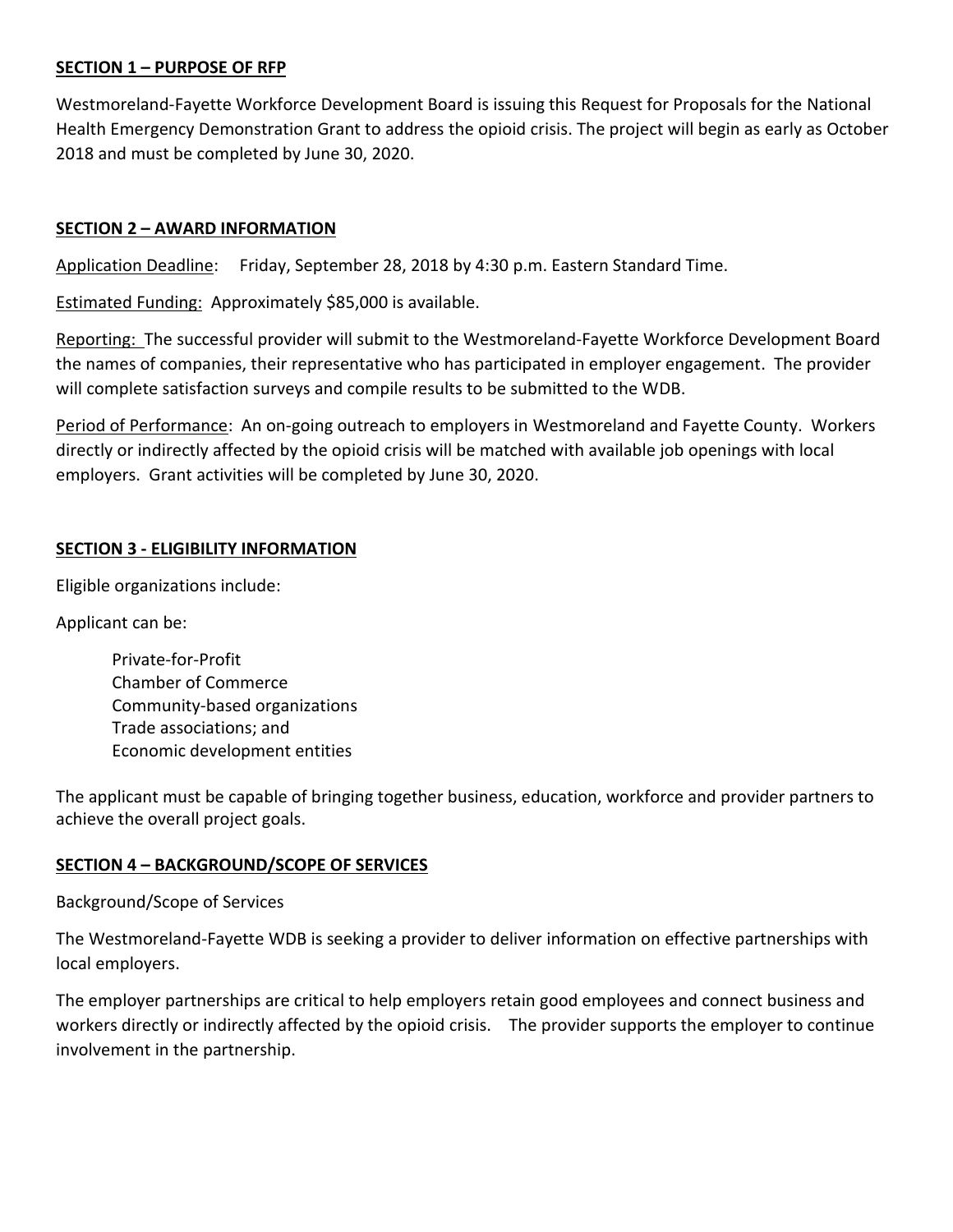Scope of Services:

The employer outreach and job development activities may include:

- 1.) Contacts with potential employers for the purpose of placement of grant participants
- 2.) Provide information about the grant program
- 3.) Coordinate activities in a region or local area to promote training and services
- 4.) Assist in making informed decisions about community job training needs
- 5.) Conduct labor market surveys
- 6.) The development of on-the-job training opportunities

# **SECTION 5 – APPLICATION AND SUBMISSION INTRODUCTION**

Proposal must include:

- (1.) Complete the Site Data Form (Appendix B)
- (2.) Project Narrative

The Narrative must not exceed (5) pages. The Project Narrative must be formatted to clearly address each of the merit review criteria in Section 6. Provide sufficient information so that reviewers will be able to evaluate the proposals in accordance with these merit criteria.

- (3.) List previous experience Include types of similar projects and contact names
- (4.) Budget & Budget Narrative (Appendix C)

# **REQUIRED ATTACHMENTS:**

- 1. Executive Summary *-* Please complete Appendix D and attach to the front of the proposal.
- 2. Site Data Form Please complete Appendix B.
- 3. Assurances Please complete Appendix E.
- 4. Budget The Budget Narrative should be attached to this budget form (Appendix C) with proposal submission. Complete Budget Summary with back-up pages as needed.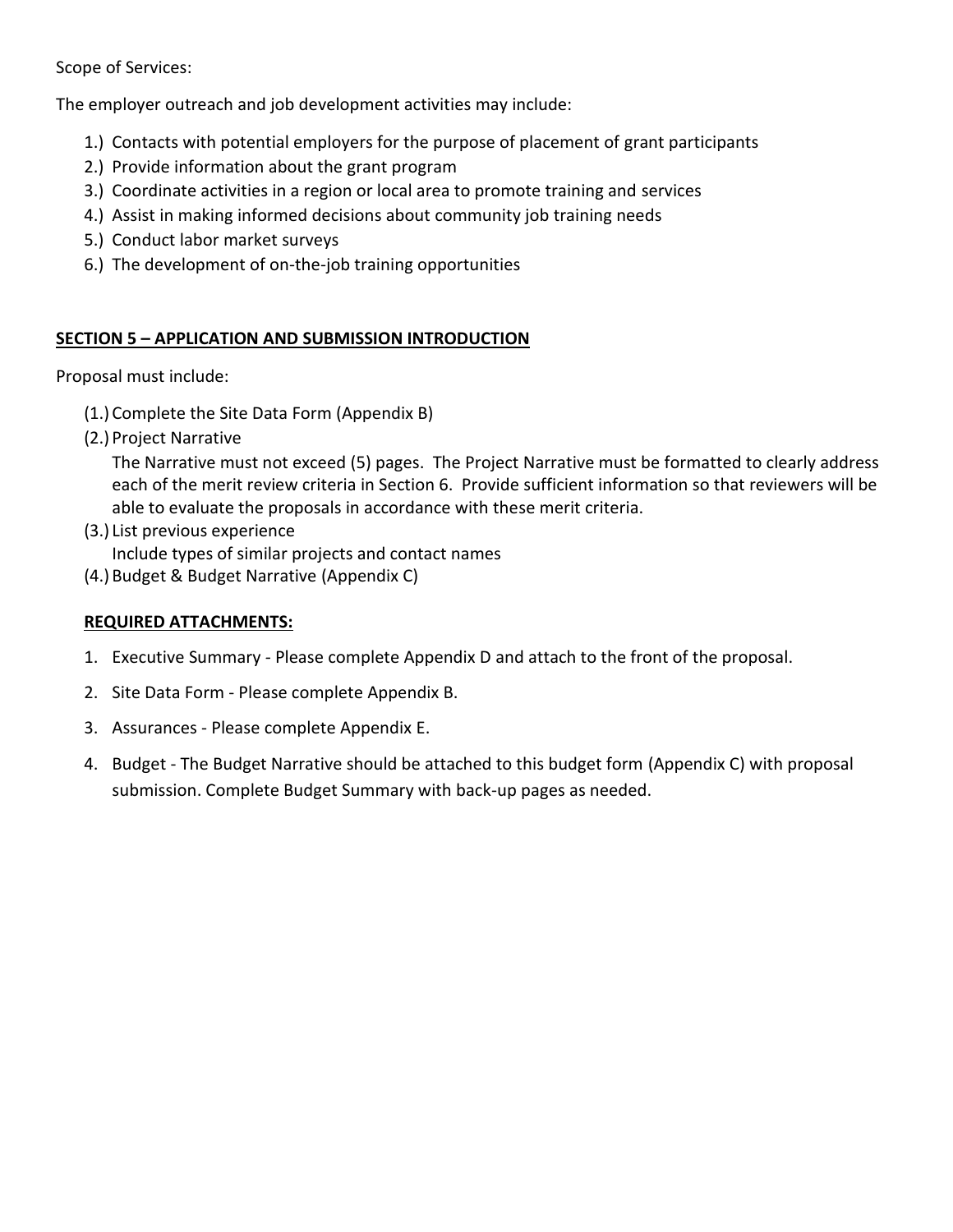#### **SUBMISSION OF PROPOSALS**

Submission of proposal unnecessarily elaborate or lengthy is not encouraged; neither are special bindings nor coverings. One (1) hard copy and one (1) digital pdf version of the proposal must be received no later than 4:30 P.M. (EST) on September 28, 2018.

#### **Submission packets should be submitted to:**

## Westmoreland-Fayette Workforce Development Board 145 Pavilion Lane Youngwood, PA 15697

National Health Emergency Demonstration Grant to Address Opioid Crisis

#### **Digital Copies can be emailed to:**

William J. Thompson - [wthompson@westfaywib.org](mailto:wthompson@westfaywib.org)

Proposals received after this time and date, whether by US Mail, commercial delivery or hand carry, will not be considered for the review. Timely receipt of the proposals is the sole responsibility of the proposer. Proposals must be submitted by September 28, 2018, by 4:30 p.m. Eastern Standard Time.

| <u> SECTION 6 - EVALUATION CRITERIA</u>                                                                                                                                                                                         |           |
|---------------------------------------------------------------------------------------------------------------------------------------------------------------------------------------------------------------------------------|-----------|
| Completion of RFP                                                                                                                                                                                                               | 5 points  |
| Application is responsive in all areas and responses are comprehensive                                                                                                                                                          |           |
| <b>Program Description and Operations</b>                                                                                                                                                                                       | 40 points |
| Innovative program model that addresses items listed in<br>Scope of Services description in this RFP                                                                                                                            |           |
| Program model that clearly defines outreach and recruitment<br>$\bullet$<br>for employers in Westmoreland Fayette Counties PA.                                                                                                  |           |
| Timeline illustrating the major activities and services of the proposed program.<br>All activities must be concluded by June 30, 2020.                                                                                          |           |
| Consideration of services provided and overall approach to meeting goals and deadlines<br>$\bullet$<br>Evidence of strong employer partnerships to provide quality on follow-up,<br>$\bullet$<br>engagement plan with timetable |           |
| <b>Organizational Capability</b>                                                                                                                                                                                                | 15 points |
| Organizational experience in providing employer outreach<br>including strong knowledge of technical and legal issues<br>related to the project<br><b>Administrative Capacity</b><br>$\bullet$                                   |           |
| History and performance of organization on similar projects<br>$\bullet$                                                                                                                                                        |           |

• Knowledge and experience working with exhibiting integration with One-stop and alignment with Westmoreland-Fayette Workforce WDB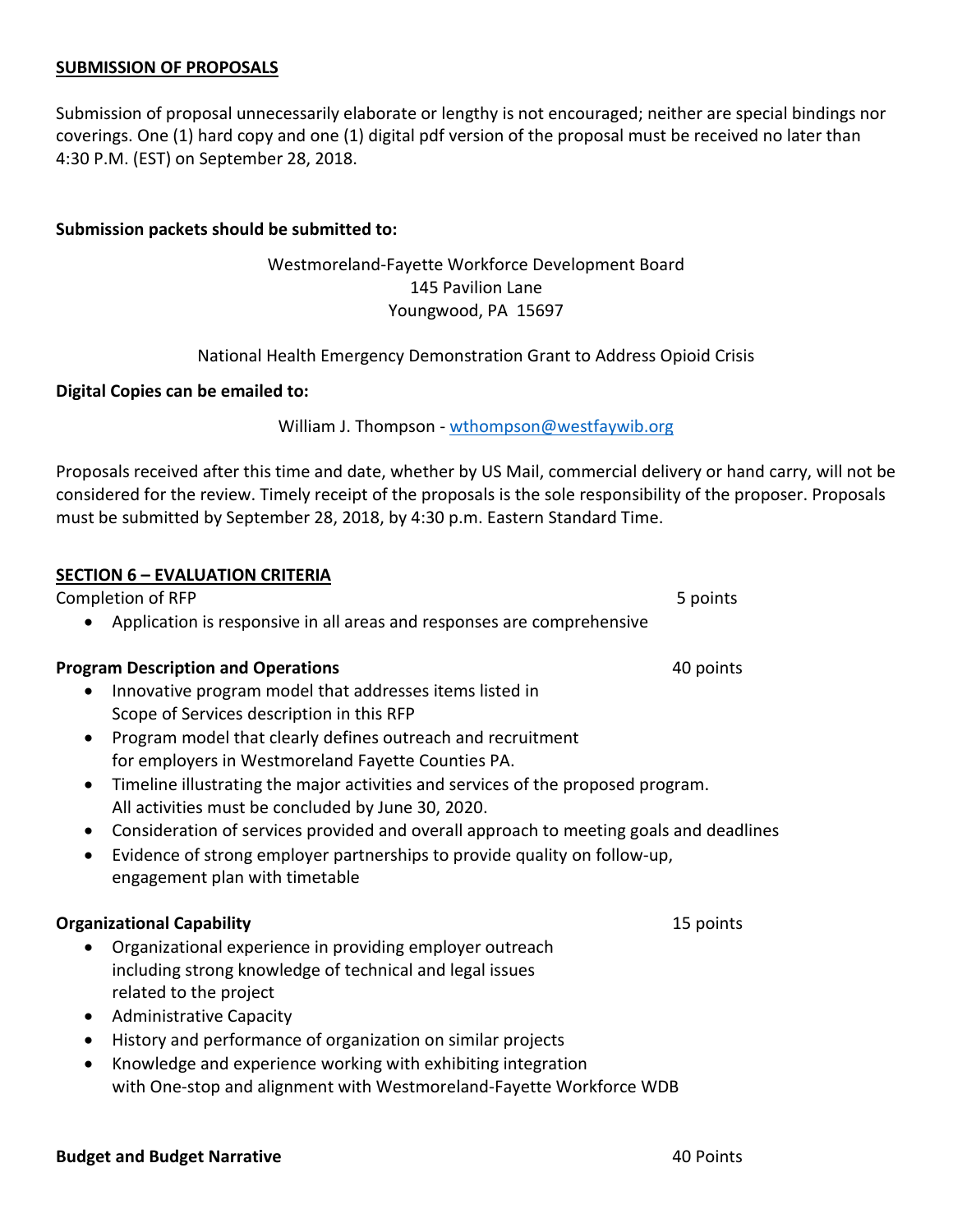### **Discussion and Award**

The Westmoreland-Fayette Workforce Development Board may enter into discussions with a selected applicant for any reason deemed necessary, including but not limited to : (1) the budget is not appropriate or reasonable for the requirement; (2) only a portion of the application is selected for award; (3) the Westmoreland-Fayette Workforce Development Board needs additional information to determine that the recipient is capable of complying with reporting requirements; and/or (4) special terms and conditions are required. Failure to satisfactorily resolve the issues identified by the Westmoreland-Fayette Workforce Development Board within a specific period determined by the Westmoreland-Fayette Workforce Development Board may preclude award to the applicant.

# **Right of Rejection**

The Westmoreland-Fayette WDB reserves the right to reject any and all proposal submitted.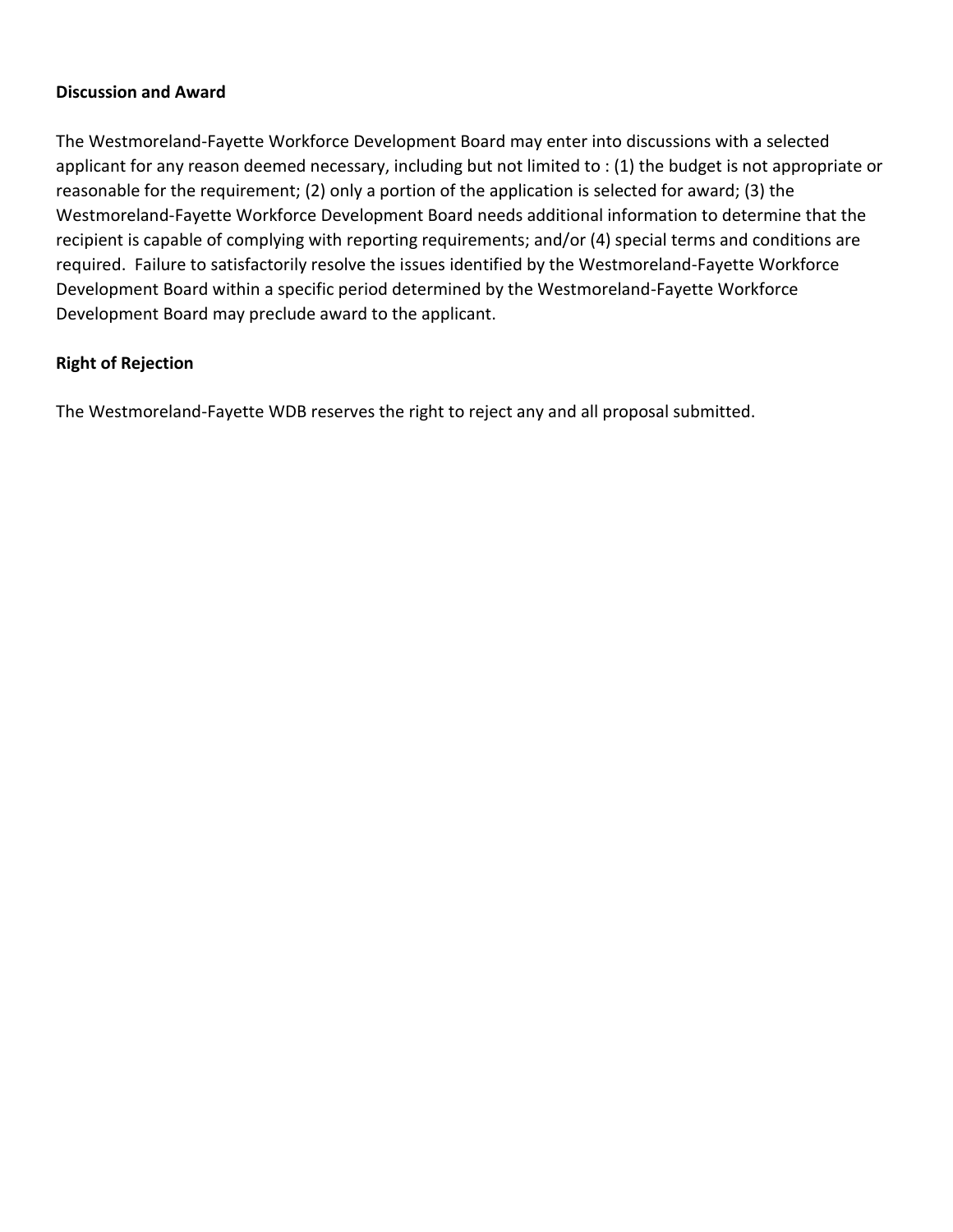# **APPENDIX B**

# **Site Data Form**

# I. Organizational Background

The following requested information relates to your status, experience, qualifications, etc. All questions must be answered.

| 1.)  | Address<br><u>a sa barang ang pagbabang nagang pangangang nagang pangangang nagang pang</u>                                                                   |
|------|---------------------------------------------------------------------------------------------------------------------------------------------------------------|
|      | <u> 1989 - Andrea Barbara, Amerikaansk politiker (d. 1989)</u><br>Contact Name: Phone #:                                                                      |
| 2.)  | Corporation Partnership Individual Ownership (Proprietorship) _____                                                                                           |
|      | Federal Employers Identification Number (FEIN) _________________________________                                                                              |
|      |                                                                                                                                                               |
| 3.)  |                                                                                                                                                               |
| 4.)  | Number of years in business of providing training ______________________________                                                                              |
| 5.)  | Number of permanent employees (both salaried $\&$ hourly) $\_\_\_\_\_\_\_\_\_\_\_\_\_\_\_\_\_\_\_$                                                            |
| 6.)  | If needed, would your organization be able to provide documentation to show that you are in compliance with the<br>Equal Employment Opportunity (EEO) Policy? |
|      | $Yes$ No $No$                                                                                                                                                 |
| 7.)  | Do you have any minorities (e.g., African Americans, females, limited English speaking, etc.) and/or people with<br>disabilities currently employed?          |
|      |                                                                                                                                                               |
| 8.)  | Is there a procedure established to solve complaints and problems with employees?                                                                             |
|      | $Yes$ No $No$                                                                                                                                                 |
| 9.)  | Is your facility accessible to persons with disabilities?                                                                                                     |
|      |                                                                                                                                                               |
| 10.) | Are there any Equal Employment Opportunity posters visible to the employees?                                                                                  |
|      | $Yes$ No $N$                                                                                                                                                  |
| 11.) | Are you in receivership or bankruptcy, or are any such proceedings pending?                                                                                   |

Yes No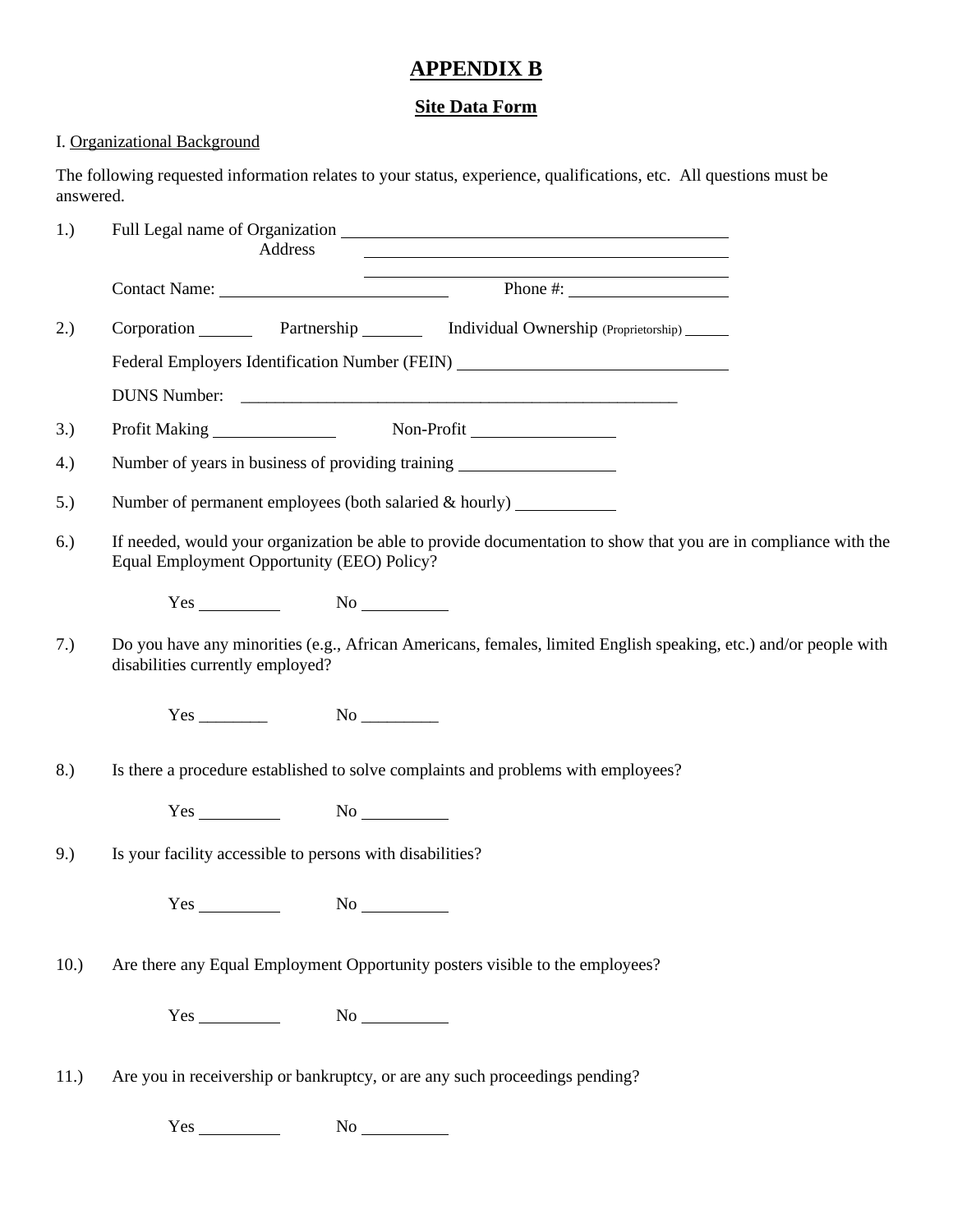| 12.) |                                                   | Has your organization ever been cited, fined, or reprimanded for any law or code violations within the last three<br>(3) years, or had any business license suspended or revoked? |  |
|------|---------------------------------------------------|-----------------------------------------------------------------------------------------------------------------------------------------------------------------------------------|--|
|      |                                                   | $Yes$ No $No$                                                                                                                                                                     |  |
| 13.) |                                                   | Has your organization ever been placed on the debarred list by the Federal Government?                                                                                            |  |
|      |                                                   | $Yes$ No $No$                                                                                                                                                                     |  |
| 14.) |                                                   | Is your organization now on strike or is a strike pending?                                                                                                                        |  |
|      |                                                   | $Yes$ No $No$                                                                                                                                                                     |  |
| 15.) |                                                   | Are all of your required business permits current?                                                                                                                                |  |
|      |                                                   | $Yes$ No $No$                                                                                                                                                                     |  |
| 16.) | Do you employ a certified accountant?             |                                                                                                                                                                                   |  |
|      |                                                   |                                                                                                                                                                                   |  |
|      |                                                   |                                                                                                                                                                                   |  |
|      |                                                   |                                                                                                                                                                                   |  |
| 17.) | Will you sub-contract any of the training?        |                                                                                                                                                                                   |  |
|      |                                                   | $Yes$ No $No$                                                                                                                                                                     |  |
| 18.) | Is your training organization accredited?         |                                                                                                                                                                                   |  |
|      |                                                   |                                                                                                                                                                                   |  |
|      |                                                   |                                                                                                                                                                                   |  |
|      |                                                   |                                                                                                                                                                                   |  |
| 19.) | Is your training organization currently licensed? |                                                                                                                                                                                   |  |

 $Yes$  No  $N$ o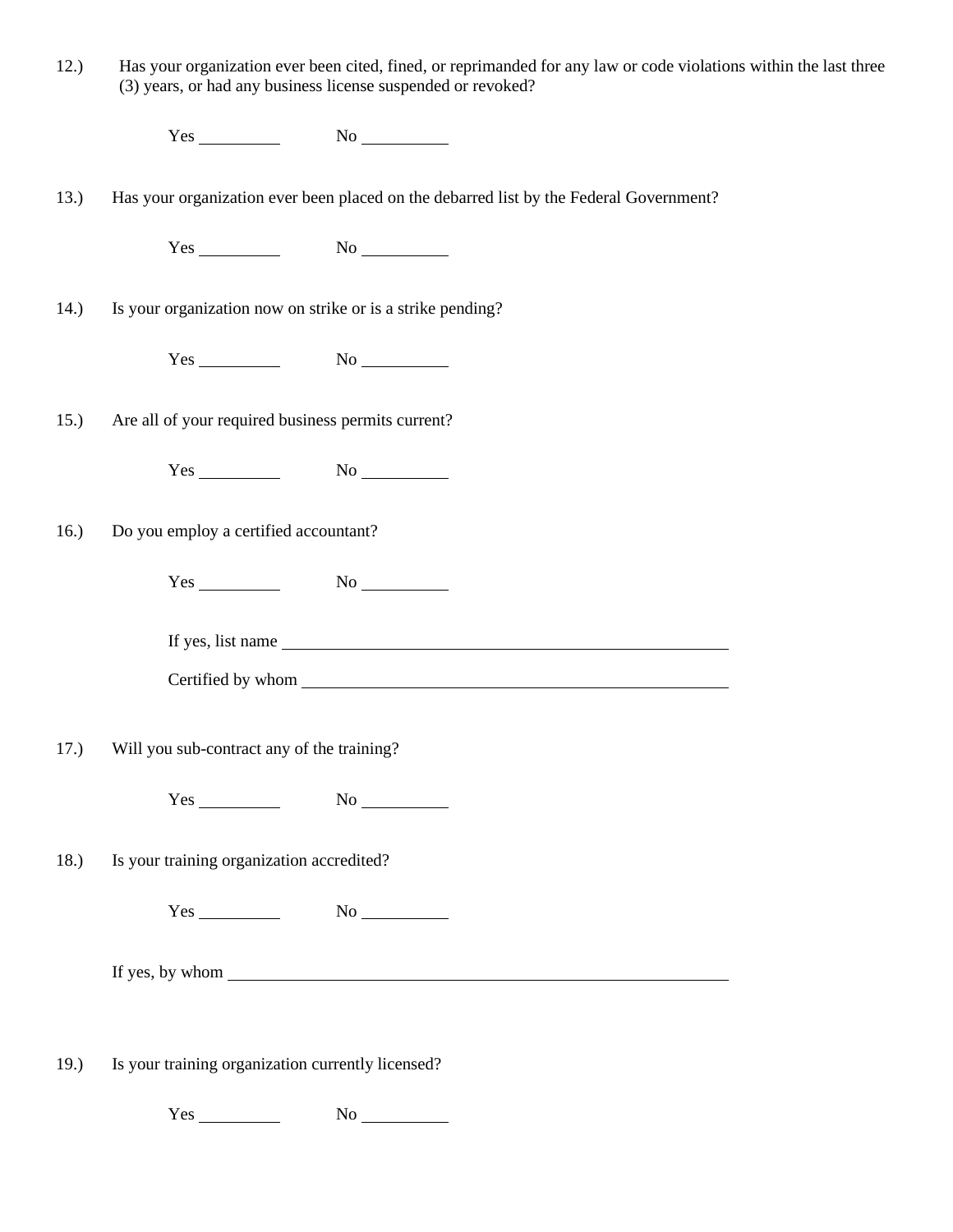20.) Are participants attending your school eligible to apply for PELL/PHEAA/SEOG Grants?

 $Yes \_\_\_\_\_\_\_\_\_\_\_\_$  No  $\_\_\_\_\_\_\_\_\_\_\_$ 

21.) Are participants attending your school eligible to apply for the following loans?

| <b>Federal Stafford Loans</b>    | Yes | Nο | N/A |
|----------------------------------|-----|----|-----|
| Federal Supplemental Loans (SLS) | Yes | N٥ | N/A |
| <b>Federal Perkins Loans</b>     | Yes | Nο | N/A |

22.) Are you bonded?

Yes No

For what amount \$

23.) Does the organization carry statutory workers compensation and employer's liability insurance? (Please attach a copy for our records.)

 $Yes$  No  $No$ 

24.) Does the organization have comprehensive, all risks general liability coverage for personal injury and property damage of not less than \$1 million for each occurrence and \$2 million annual aggregate? (Please attach a copy for our records.)

 $Yes$  No  $No$ 

25.) Does the organization provide comprehensive automobile bodily injury and property damage? coverage lability of not less than \$1 million combined single unit? (Please attach a copy for our records.)

 $Yes$  No  $No$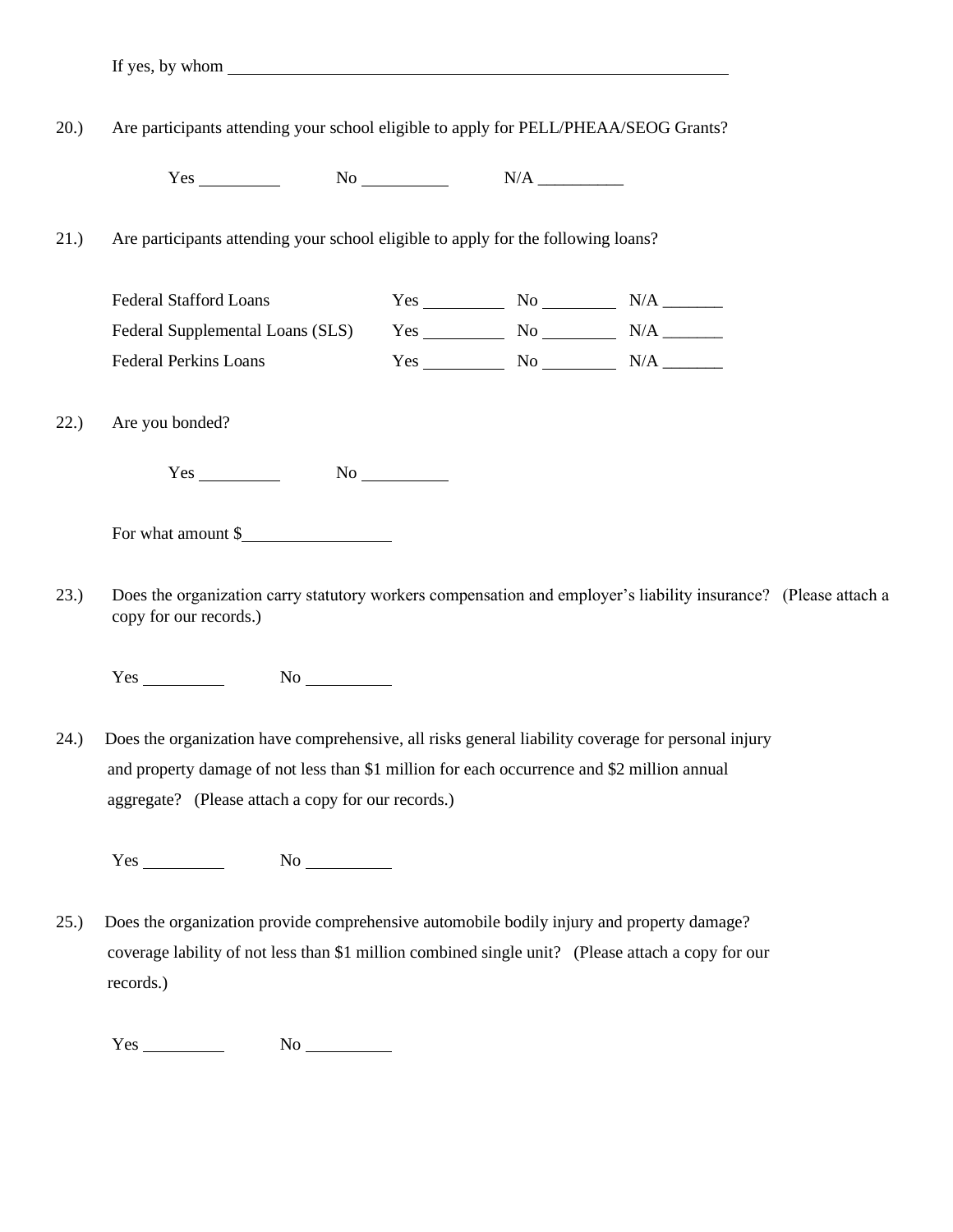# **APPENDIX C**

#### **BUDGET**

Line Item

|                                | <b>WIOA</b> | <b>MATCH</b> |
|--------------------------------|-------------|--------------|
| <b>Personnel Cost</b>          |             |              |
|                                |             |              |
| <b>Salaries</b>                |             |              |
| <b>Fringe Benefits</b>         |             |              |
| Mileage and Travel             |             |              |
|                                |             |              |
| <b>TOTAL PERSONNEL</b>         |             |              |
|                                |             |              |
| <b>Operations Cost</b>         |             |              |
|                                |             |              |
| Supplies                       |             |              |
| Materials                      |             |              |
| <b>Books</b>                   |             |              |
| <b>Teaching Aids</b>           |             |              |
| Postage                        |             |              |
| Telephone                      |             |              |
| Maintenance                    |             |              |
| Printing                       |             |              |
| <b>Equipment Rental</b>        |             |              |
| Rental                         |             |              |
|                                |             |              |
| <b>Total Operations Cost</b>   |             |              |
|                                |             |              |
|                                |             |              |
|                                |             |              |
| <b>GRAND TOTAL PROGAM COST</b> |             |              |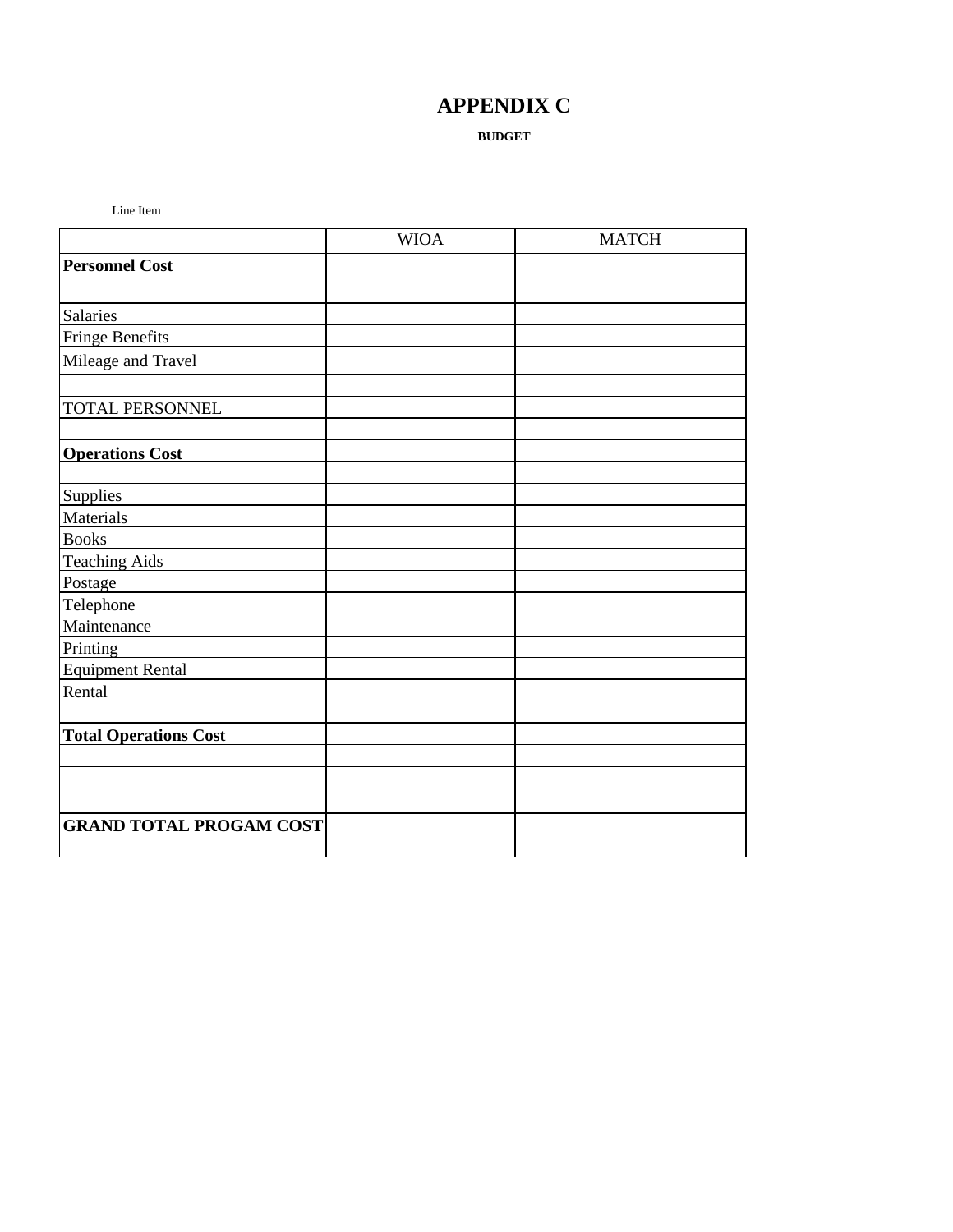# **Appendix D**

# **EXECUTIVE SUMMARY**

| Geographic area(s): Identify the geographic area served by the project. |
|-------------------------------------------------------------------------|
|                                                                         |
|                                                                         |